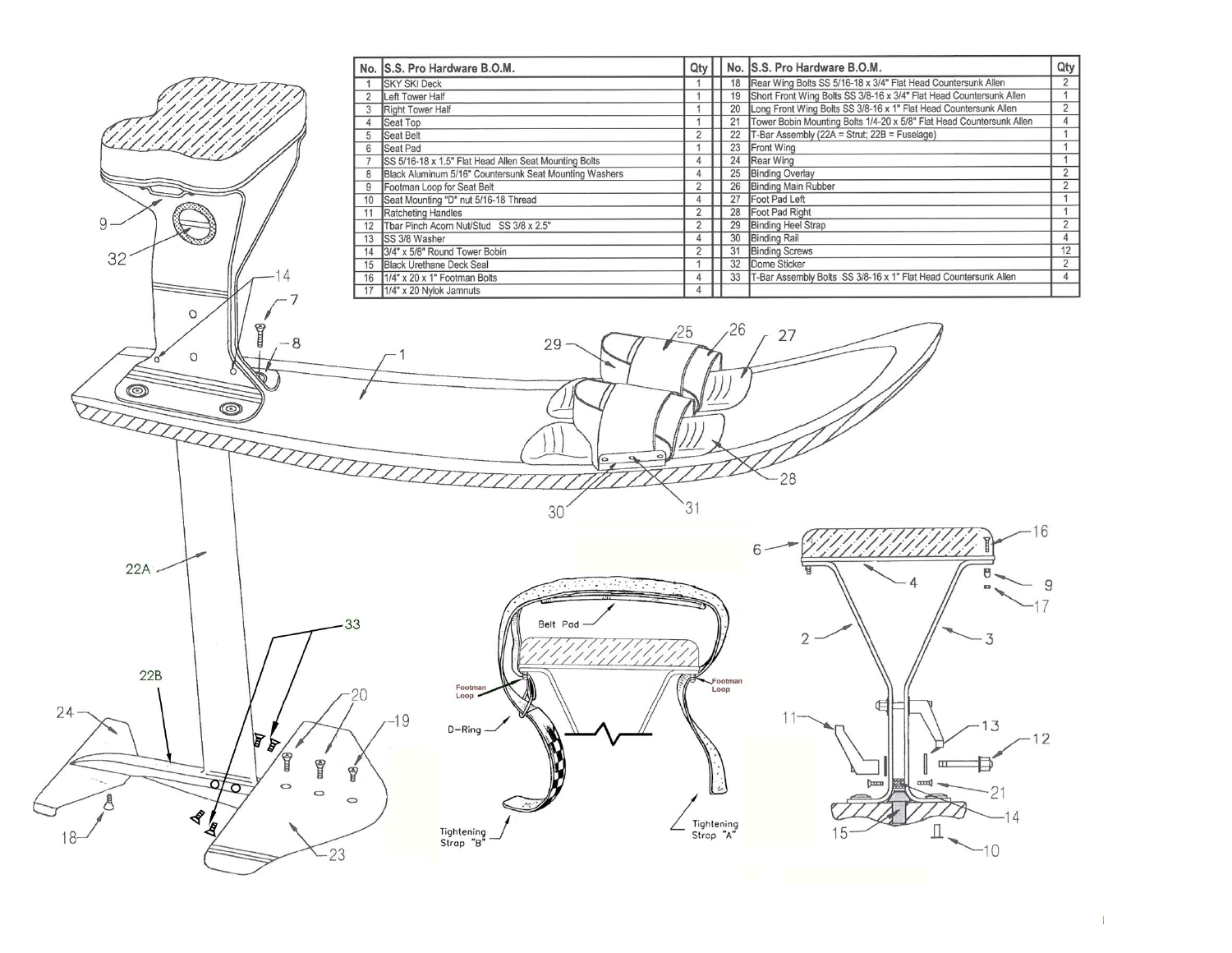# **ASSEMBLY INSTRUCTIONS**

# **Assembling the Sky Ski Hydrofoil**

Required: Strut (22A); Fuselage (22B); Front Wing (23); Rear Wing (24); Allen Bolts (18, 19, & 20) and Allen Wrenches.

- 1) Apply a small amount of grease to the end of the strut that has two holes side by side. Now insert the strut into the pocket in the fuselage. Install the 3/8 16 x1" Flat Head Allen Bolts (33) and torque to 25-30 foot lbs. Anti-seize or similar lubricant is recommended to insure these bolts do not seize in place after time.
- **2)** When bolting the Wings to the T-bar please note that there are different size bolts for the front & rear wings. The front wing uses 3/8" diameter bolts, the front bolt is 3/4" long (19), the middle and rear bolts are both 1" long (20). The rear wing uses 5/16" diameter bolt that are 5/8" long (18).
- **3)** The foil is assembled properly when all winglets are facing down and the Allen bolts are tightened to approximately 10 foot-pounds of torque. Please refer to diagram for location of each bolt. of each bolt.
- **4**) These bolts occasionally work loose over time. You must re-check each bolt periodically to maintain tightness. We recommend some sort of anti seize product to prevent these bolts from seizing in place. **Do Not Use Loc-tite on these bolts!**

## **Assembling the Sky Ski Standard Seat Tower**

Required: Seat halves  $(2 \& 3)$ ; Seat top  $(4)$ ; and all remaining hardware, excluding 7, 8  $& 10$ .

(**Note:** Shock Tower, Soft-Tail Tower and Limited Edition Shock Towers are all shipped assembled)

- **1)** Install Tower Bobbins (14) between Tower halves (2 & 3) using four 1/4" x 5/8" flat head allen bolts (21).
- **2)** Place seat top (4) on top of seat halves (2 & 3) with the countersunk holes facing up. The Tailbone cutout should be to the rear of the tower, (the front of the seat tower angles forward). **IMPORTANT: Putting the seat tower on backwards will alter your center of gravity. Please refer to schematic to make sure you seat tower is assembled correctly.**
- **3)** Push four 1/4" x 1" flat head allen bolts (16) down through seat top (4) and seat halves (2 & 3). Place Footman Loops (9) into seatbelt (5) loops and then push footman loops onto the ends on the bolts (16) underneath each side of tower. Thread on 1/4" nylok nuts (17) and tighten. Please refer to diagram for placement of seatbelt & footman loops.
- **4)** Clean seat top (4) with rubbing alcohol. Next, peel off backing of seat pad (6) exposing the glue. Carefully align seat pad (6) with seat top (4) and firmly press the two together.
- **5**) Install seat pinch bolts (12) with washer (13), one in the upper hole and one in the lower hole from opposite sides. Install washer (13) and ratchet handle (11) onto threaded ends. Note: To disengage ratchet handle grasp handle at the base of the handle, pull out, directly away from seat tower and turn away from direction of tightening. Release handle, then tighten again. Repeat if necessary.

## **Mounting the Seat Tower to the Sky Ski Board**

Required: Assembled Seat Tower; Board (1); all remaining hardware (7, 8, & 10)

- **1)** Place deck seal (15) into slot in top of board. Place tower on board on top of deck seal.
- **2)** Install 5/16" x 1-1/2" flat head allen bolts (7) and washers (8) thru tower and into board. Install d-nuts (10) up thru bottom of board and thread bolts in, but **DO NOT TIGHTEN YET.** These bolts must remain loose to allow for proper T-bar alignment.
- **3)** Remove lower seat pinch bolt (11, 12, &13). Wet the deck seal (15) and the top of T-bar (22) with water. Slide T-bar through deck seal and board, and into seat tower until the notch in the top of the T-bar rests against the upper seat pinch bolt. Re-install the lower pinch bolt and tighten both upper and lower pinch bolts. Now that T-bar is installed and tightened into the tower, tighten the tower mounting bolts to the deck, using approximately 15-18 foot pounds of torque. Once tower mounting bolts are tight you can remove T bar. The contract of the contract of the contract of the contract of the contract of the contract of the contract of the contract of the contract of the contract of the contract of the contract of the contract of the contr
- **4**) When assembling the foil into the board and tower before going for a Sky Ski ride, tighten the seat pinch bolts to 25-30 foot-pounds of torque. This may require using a wrench on the acorn nut while simultaneously holding the ratchet handle. It is important that the foil is tightened sufficiently to prevent movement in the tower while riding!

 **Please note, checking and maintaining tightness of all hardware is your responsibility!!**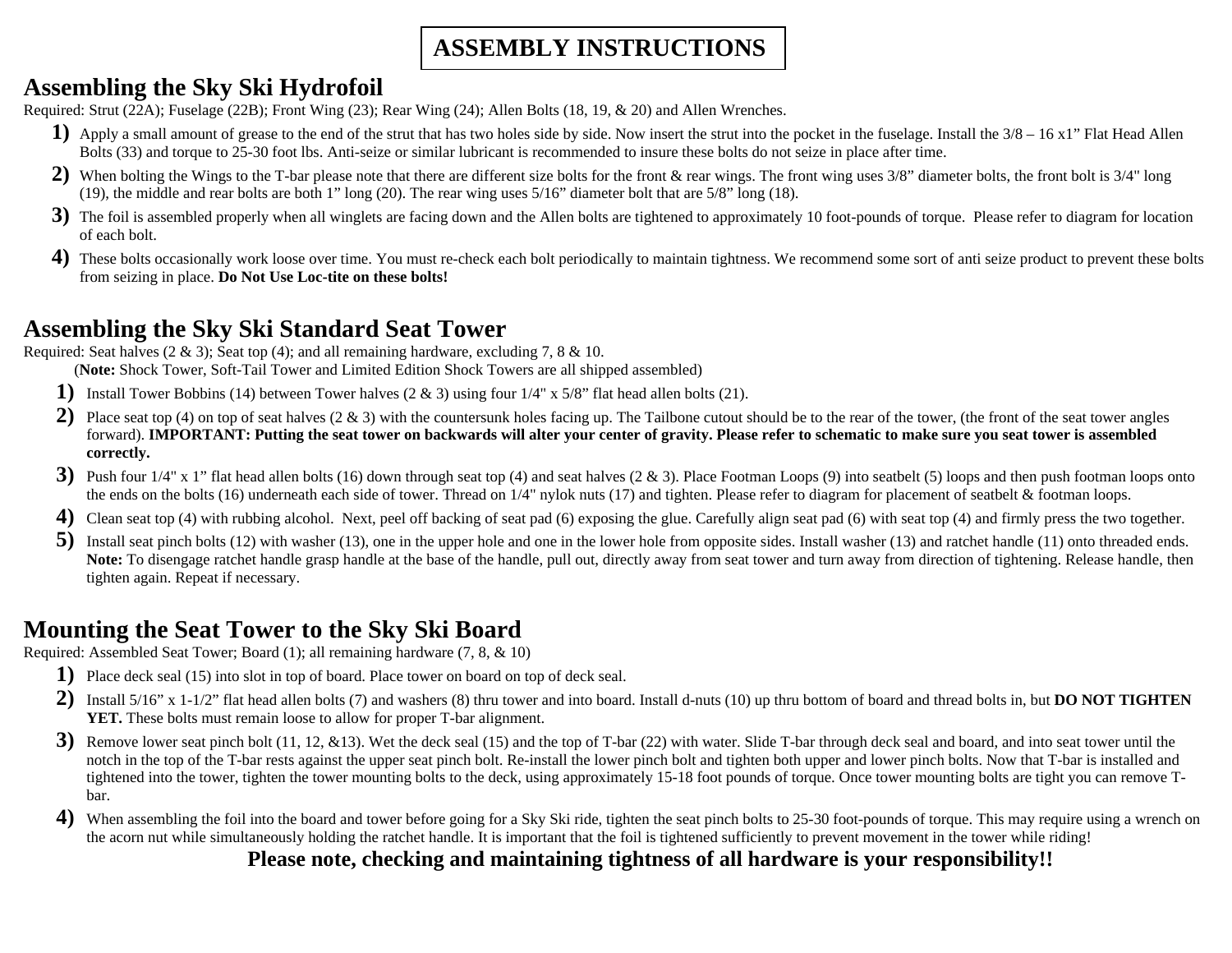# **Safety Rules & Disclaimer**

Sky Skiing has inherent risks, and injuries including disability and death can occur. Always follow all safety rules described in this manual. Do not attempt new maneuvers without proper safety equipment and supervision. Keep this manual and review it periodically.

# **ALWAYS……**

Always ride the Sky Ski with your heel safety straps on and seat belt securely tightened.

Always wear a Coast Guard Approved personal flotation device that fits properly.

Always instruct new riders in all these rules & warnings, and make sure they use the heel safety straps and seat belt properly.

Always consider your surroundings. Stay well away from shore and other boats. Lakes and rivers often have shallow areas you should avoid such as

rock bars, sand bars and outcroppings.

Always be aware that PWC's and other jet powered watercraft are able to tow the Sky Ski into areas that are dangerously shallow.

Always be aware that water levels may vary due to tides or flows.

Always avoid riding near swimmers, and others using the water.

Always follow all local rules and regulations regarding towed watersports

Always use a non-stretch tow line to reduce the risk of handle recoil.

Always use a trick release on your rope with an experienced pin puller when attempting new tricks or advanced maneuvers.

Always inspect all your equipment for frayed, damaged, or loose parts before each ride.

Always insure that your seat pinch bolts are tight before each ride.

Always maintain control and stay behind the boat while in a turn.

Always take responsibility for young or inexperienced riders. Realize that their safety is your obligation and their judgment may be inexperienced.

Always be prepared to quickly remove your Sky Ski. Currents may push you into docks, anchor lines, boats or other fixed objects and pull you under.

Practice taking off your Sky Ski as quickly as possible and be prepared to do so in an emergency.

Always look for other boat traffic after a fall. You will not be able to dive below the surface while strapped to the Sky Ski.

# **NEVER……**

Never ride in water that is unfamiliar or less than 8 feet deep.

Never exceed 15 mph until the "taxi" position is mastered.

Never ride at excessive speeds. Suggested speed is 25mph or less.

Never ride near, through, or over floating objects such as sticks, seaweed, or ropes.

Never tow more than one Sky Ski at a time.

Never ride more than one person on one Sky Ski at a time.

Never ride with a "Deep V" handle unless teaching a new beginner how to get up. As soon as not needed replace with a regular handle.

Never ride Sky Ski if under the influence of alcohol or drugs.

Never ride Sky Ski if your driver is under the influence of drugs or alcohol.

Never ride over your ability. Do not attempt jumps until you are completely comfortable flying the foil and crossing the wakes.

Never perform any modifications to your Sky Ski. Examples are (but not limited to) lengthening or sharpening the foil, using non-Sky Ski approved components on any part of your Sky Ski. This will void your warranty and could cause serious injury or death.

Never attach the foil assembly to any other watersports device.

Never throw away this manual. You must review it periodically, especially before allowing others to use or borrow your Sky Ski. You must review

these warning, safety rules, and disclaimer with each new rider you pull. Give this manual to anyone you sell or give a Sky Ski to.

Never ride your Sky Ski in or near electrical storms (Lightning). Immediately stop all water activities and seek shelter.

Do not use this product if you are pregnant, or could be pregnant, or if you have neck or back problems.

# **DISCLAMIER**

**Severe injury or death may occur,** *even if you follow all of these rules.*

**Sport activities such as Sky Skiing are inherently dangerous. The Sky Ski is only as safe as the rider using it, and the driver towing it. Use common sense as the rider, boat driver or observer to reduce your risk of injury.**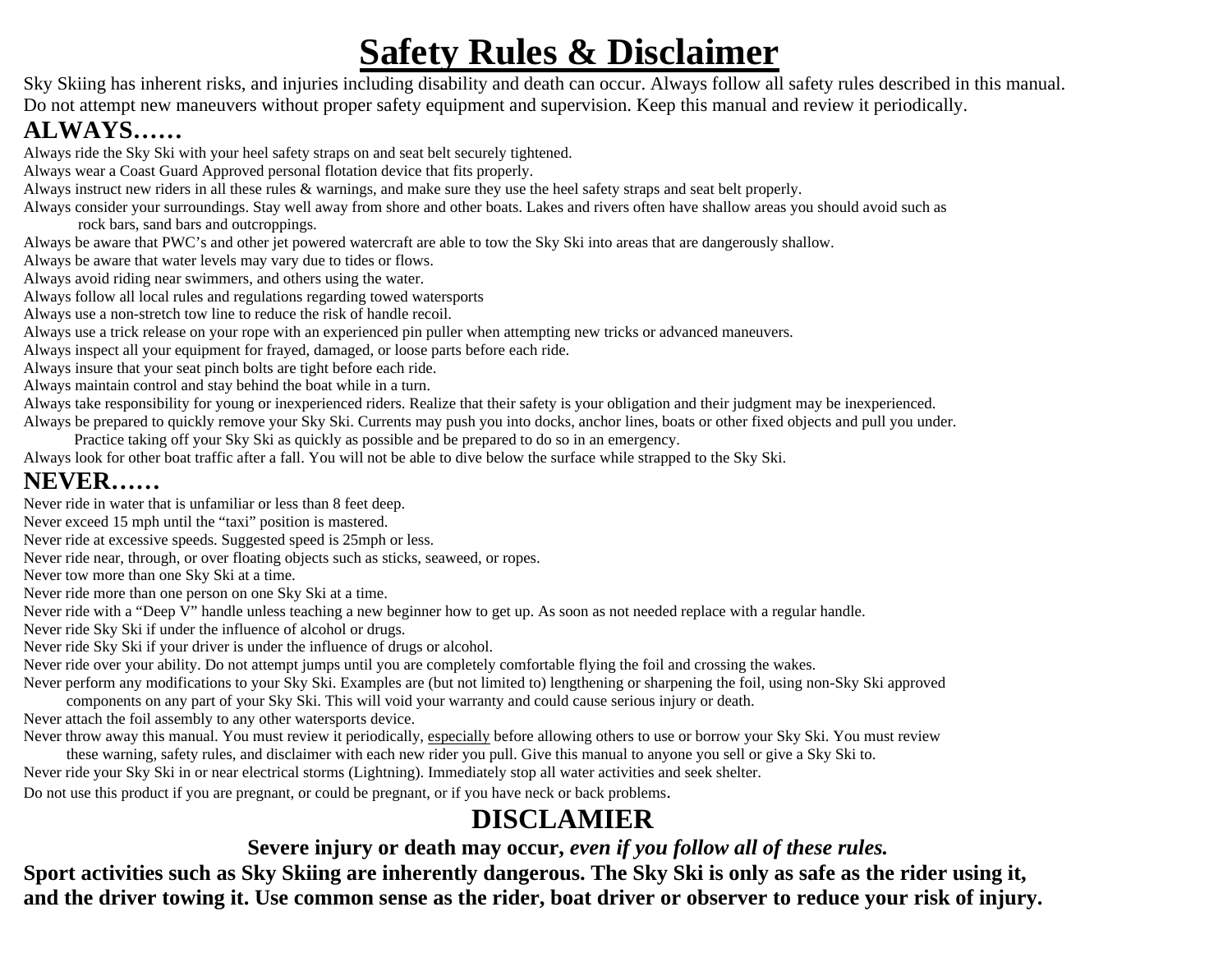# **Flight School**

#### **Ropes and Handles**

Always use a non stretch rope to reduce the risk of handle recoil. A "deep V" handle should only be used in the beginning stages of learning. Deep V Handles are a great training aid and can significantly speed the learning process for new riders. However, riders should replace their Deep V handle with a regular handle as soon as possible to reduce the risk of falling forward (with a limb or other body part) into the large "hole" section of the deep v.

Your line or handle may become caught on the ski, seat tower or foil assembly, especially when leaning new tricks such as flips or spins. Always use a trick release with an experienced pin puller to reduce your risk of injury.

Rope length is a personal preference, there is no set standard. Generally, beginners will find it easier to learn with a shorter rope (55-65 feet) while experienced & advanced riders will prefer a longer rope (75-95 feet).

## **Pre-Flight Checks**

Before you hit the water, mentally review your plan on the water. Go through the motions on dry land with a rope and handle. Hook up your deep y handle (beginners only, experienced riders use regular handle). Double check all your equipment for loose or damaged parts. Have a pre-ride discussion with your driver and observer. Warm up with some light calisthenics & stretching. The contract of the contract of the contract of the contract of the contract of the contract of the contract of the contract of the contract of the contract of the contract of the contract of the contract of th

#### **Putting on your Sky Ski**

Being properly secured to your Sky Ski helps prevent injuries caused by a free flying foil after a fall, but you can't avoid this if you don't use the heel straps and the seatbelt correctly. A fall without the heelstraps on can result in your feet coming out of the bindings, the ski pivoting around at the seat, and the foil swinging around for a head or body shot.

The first step is to get into the water with your ski. *Do not dive in!* Be careful not to kick your feet by the foil. Always approach your Sky Ski from behind it, with the board pointing away from you. Next, slide feet first completely through the seat belt until your back is against the front of the seat. Use your "off" foot for support by sliding it under the heelstrap, into the binding or anywhere nearby where you can use it for leverage by pushing yourself back against the seat. Next, slide the front part of one foot over the heelstrap, into the other binding. Reach down, grab the heelstrap from under your heel and firmly pull back, onto your heel. Release the heelstrap and your foot will slide into the binding. Repeat for second foot. Now slide back up onto the seat. Sit even with, or slightly forward of the rear edge of the seat. Sitting with your butt of the back of the seat will cause the foil to have too much lift and be difficult to control. Tighten the seat belt securely, a loose belt may allow you to slip forward, off the front of the seat. If you use gloves when learning it may be difficult to reach around and feel where everything is. It may help to put your gloves on after you get into your Sky Ski. If possible you can practice putting on and taking off your Sky Ski in a pool or shallow water to speed the learning process. If you are pulling friends on your Sky Ski always make sure they properly use the heelstraps and seatbelt. Practice rapid removal of your Sky Ski in case you need to get it off in a hurry. Possible scenarios include: avoiding oncoming traffic after a fall, being drawn into or under a fixed object while floating in a current, becoming stuck in the bottom after a fall. Be aware that these events, while unlikely, are possible. Preparation is critical.

## **Ready to Taxi** (8-15mph)

Now that you are connected to your Sky Ski you are ready to taxi. Place the open section of your deep v rope over the tip of the Sky Ski. Keep your midsection to help guide it straight. When you're ready, signal to start. The boat driver should pull you up very slowly, this super slow start should be equivalent to pulling a small child up on training skis. Lean forward while pushing the handle down. Keep both arms locked straight. This is the easiest way to learn and teach the deepwater start, however this position also puts strain on the lower back. The alternate method is to lean back on the start while resisting (pushing) with your feet and keeping your arms straight. Keep the tip up, above the water throughout the startup process.

As the ski begins to plane you must angle the foil downward by raising your hands and leaning forward, continue to keep both arms locked straight. Don't push or pull or with your feet, relax your lower body. If your butt is hanging off the back of the seat the foil will have too much lift and be diificult to control, let go of the handle, scoot forward and retry.

Steering is done by aiming your knees the direction you want to go, similar to snowskiing. In this case, your foil becomes a rudder. Avoid the common mistakes of bending the arms and leaning to try to steer.

It is a normal reaction to lean back and "push away from trouble". Don't do it! Small movements have a dramatic effect on the performance of the foil. Use "micro-movements" for the best control. Practice taxiing and steering until you don't have to think about it.

## **Learning to Fly** (15-18mph)

When you have mastered the taxi, bump your speed up about 2 mph. Slowly start sitting up straight. If you begin to feel unstable, lean forward again. As you slowly sit up you will feel the board lift off the water. If you sit up quickly, or lower the handle the foil will generate lift very quickly, this is where things happen fast! Be prepared to lean forward immediately after the board lifts off the water. Increasing speed also generates lift, take it slow.

If you look down, you fall down. Keep your head up, eyes looking forward, into the boat to maintain proper balance.

**Speeds** *NEVER* exceed15 mph until taxi position is mastered. Always increase speeds gradually. Slower is better, especially when learning new skills. The proper speed will depend on the size, weight & skill of the rider.